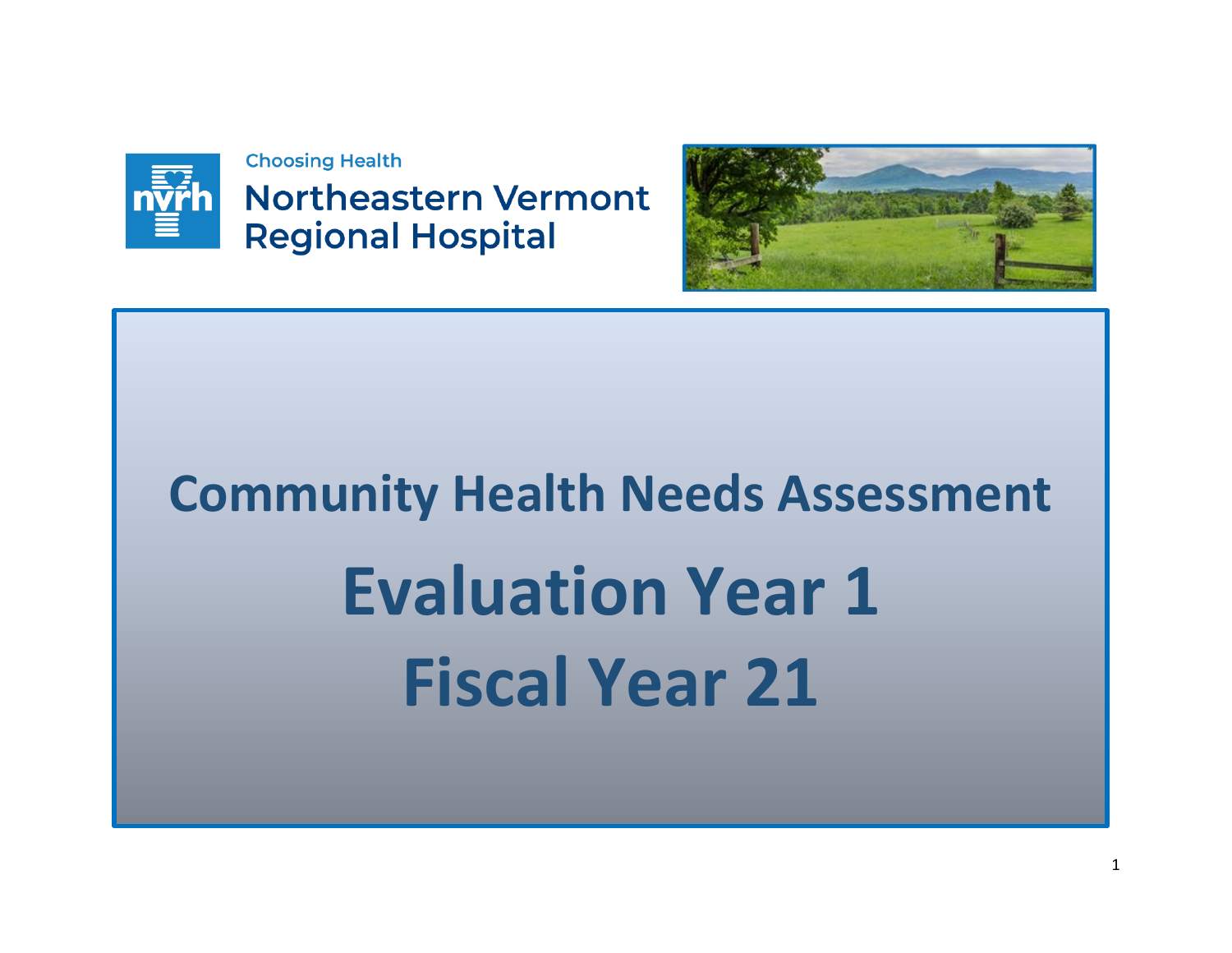|                                                        | <b>Our Community will be Financially Secure</b>                                   |                                                                                                                          |  |                              |  |
|--------------------------------------------------------|-----------------------------------------------------------------------------------|--------------------------------------------------------------------------------------------------------------------------|--|------------------------------|--|
|                                                        | "Earning enough money to support yourself and your family;                        |                                                                                                                          |  |                              |  |
| <b>Outcome</b>                                         |                                                                                   | not worrying about money."                                                                                               |  |                              |  |
| <b>Population Measures</b>                             | % living in poverty                                                               |                                                                                                                          |  |                              |  |
|                                                        | Median household income                                                           |                                                                                                                          |  |                              |  |
| <b>How Much?</b>                                       |                                                                                   | <b>How Well?</b>                                                                                                         |  | <b>Is Anyone Better Off?</b> |  |
| <b>Action</b>                                          | <b>Performance Measure</b>                                                        | <b>Comments</b>                                                                                                          |  | <b>Budget</b>                |  |
|                                                        |                                                                                   | Identified as a gap in transportation                                                                                    |  |                              |  |
|                                                        |                                                                                   | services by low-income residents and                                                                                     |  |                              |  |
|                                                        |                                                                                   | public transportation providers. NVRH                                                                                    |  |                              |  |
|                                                        |                                                                                   | will work with Voc Rehab and Creative                                                                                    |  |                              |  |
|                                                        | 20 people served with gas                                                         | Workforce Solutions to find short and                                                                                    |  |                              |  |
| <b>Transportation to work</b>                          | cards for "Rides to Work"                                                         | long-term solutions to transportation to                                                                                 |  |                              |  |
| initiatives                                            | initiative.                                                                       | work for low-income individuals.<br>\$750.00                                                                             |  |                              |  |
|                                                        |                                                                                   | The Financially Secure CAN has                                                                                           |  |                              |  |
|                                                        |                                                                                   | identified employee advancement and                                                                                      |  |                              |  |
|                                                        |                                                                                   | access to childcare as priorities; as well                                                                               |  |                              |  |
|                                                        |                                                                                   | as increasing access to employment to                                                                                    |  |                              |  |
|                                                        | Healthy Cents Fund-Year 2                                                         | recruit and retain young people to the                                                                                   |  |                              |  |
| <b>Financially Secure CAN</b>                          | awarded in FY 2021                                                                | area.                                                                                                                    |  | \$58,000.00                  |  |
|                                                        | Screening for help with                                                           |                                                                                                                          |  |                              |  |
|                                                        | "utilities" used as a proxy for                                                   |                                                                                                                          |  |                              |  |
|                                                        | financial security.<br><b>Corner Medical:</b>                                     |                                                                                                                          |  |                              |  |
|                                                        |                                                                                   | The Institute of Medicine (IOM) and the<br>Center for Medicare and Medicaid                                              |  |                              |  |
|                                                        | 2,761 screened, 32 positive                                                       |                                                                                                                          |  |                              |  |
|                                                        | <b>Kingdom Internal Medicine:</b>                                                 | Services (CMS) recommend all                                                                                             |  |                              |  |
|                                                        |                                                                                   |                                                                                                                          |  |                              |  |
|                                                        |                                                                                   |                                                                                                                          |  |                              |  |
| <b>Financial Security Screening</b><br>in primary care | 822 screened, 14 positive<br><b>Women's Wellness:</b><br>250 screened, 1 positive | healthcare systems include screening for<br>financial security in a screening tool for<br>social determinants of health. |  | In Kind - Sch H              |  |

Sch H = Internal Revenue Service Form 990, Schedule H for Hospitals is used to report a hospital's community benefit activities. Schedule H defines community benefit as activities or programs that respond to community health needs and that seek to achieve one or more of the following objectives: improving access to health services, enhancing public health, advancing generalizable knowledge and relief of government burden to improve health.

TBD = To Be Determined. In recognition that the community health improvement process is fluid.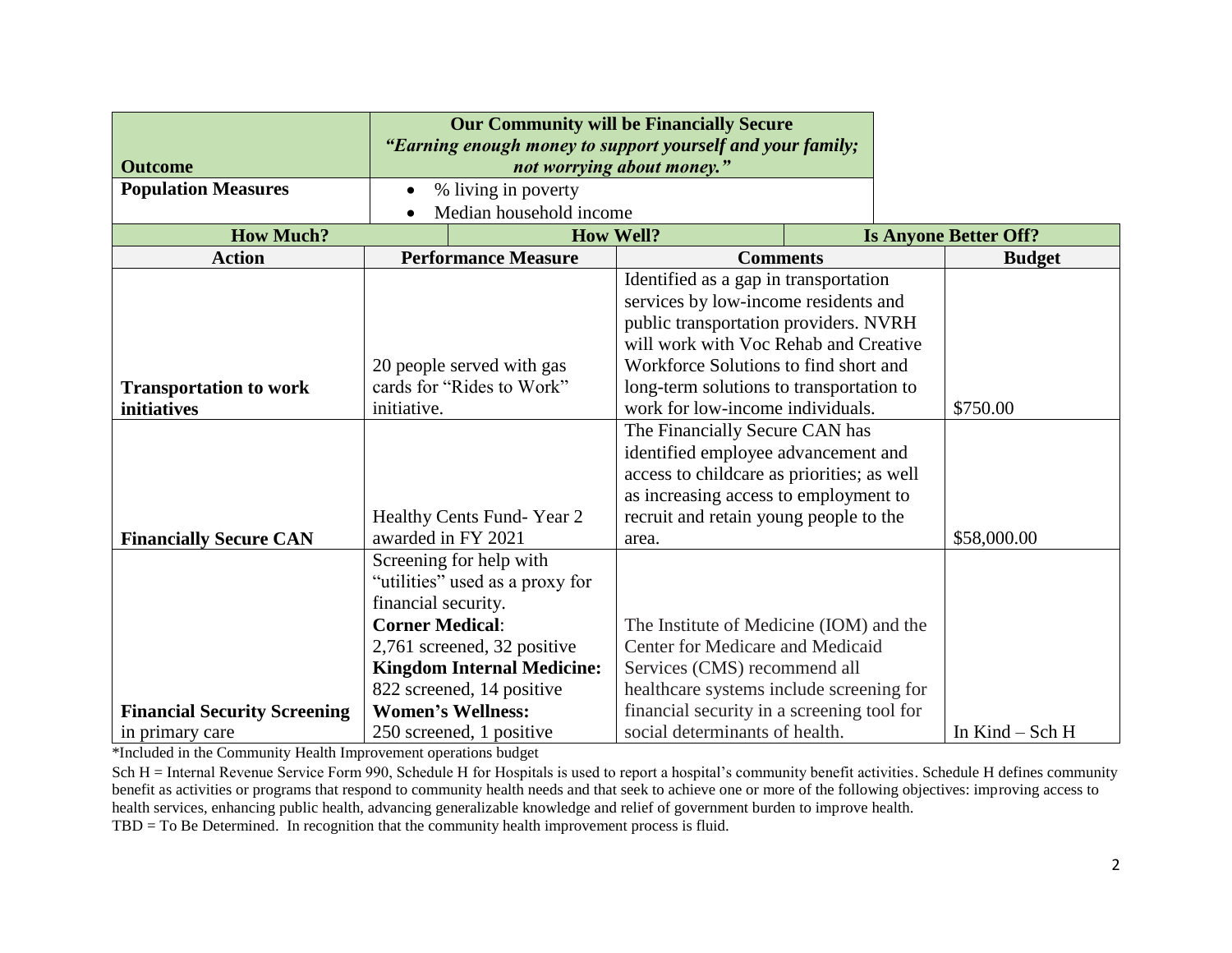|                                   | Our Community will be Physically Healthy                                                    |                                                                    |                                                                               |  |  |                                 |
|-----------------------------------|---------------------------------------------------------------------------------------------|--------------------------------------------------------------------|-------------------------------------------------------------------------------|--|--|---------------------------------|
| <b>Outcome</b>                    | "Maintaining physical health and well-being through healthy<br>behaviors and medical care." |                                                                    |                                                                               |  |  |                                 |
| <b>Population Measures</b>        |                                                                                             |                                                                    |                                                                               |  |  |                                 |
|                                   | ٠                                                                                           | % adults meeting physical activity guidelines                      |                                                                               |  |  |                                 |
|                                   |                                                                                             | % adolescents meeting physical activity guidelines                 |                                                                               |  |  |                                 |
|                                   |                                                                                             | Primary care provider FTE per 100,000 Vermonters                   |                                                                               |  |  |                                 |
|                                   |                                                                                             | % adults over 20 who are overweight                                |                                                                               |  |  |                                 |
|                                   |                                                                                             | % adults over 20 who are obese                                     |                                                                               |  |  |                                 |
| <b>How Much?</b>                  |                                                                                             | <b>How Well?</b>                                                   |                                                                               |  |  | <b>Is Anyone Better Off?</b>    |
| <b>Action</b>                     |                                                                                             | <b>Performance Measure</b>                                         | <b>Comments</b>                                                               |  |  | <b>Budget</b>                   |
|                                   |                                                                                             | <b>Recruitment:</b> 2 MDs in                                       |                                                                               |  |  |                                 |
|                                   |                                                                                             | Corner Medical; 2 MDs in St.                                       |                                                                               |  |  |                                 |
|                                   |                                                                                             | Johnsbury Pediatrics; 1 MD &                                       |                                                                               |  |  |                                 |
|                                   |                                                                                             | 1 Midwife in Women's                                               |                                                                               |  |  |                                 |
|                                   |                                                                                             | <b>Wellness Center</b>                                             |                                                                               |  |  |                                 |
|                                   | <b>Third Available</b>                                                                      |                                                                    |                                                                               |  |  |                                 |
|                                   | <b>Appointment: KIM: Urgent</b>                                                             |                                                                    |                                                                               |  |  |                                 |
|                                   | and Routine $-5$ days,                                                                      |                                                                    |                                                                               |  |  |                                 |
|                                   |                                                                                             | Extended visits $-15$ days.                                        |                                                                               |  |  |                                 |
|                                   |                                                                                             | Women's Wellness $-21$ days.                                       |                                                                               |  |  |                                 |
|                                   |                                                                                             | Corner Medical: Urgent $-0$                                        | Access to comprehensive, quality health                                       |  |  |                                 |
|                                   |                                                                                             | days; Routine $-17$ days,                                          | care services is important for promoting                                      |  |  |                                 |
|                                   |                                                                                             | Extended $-77$ days; St.                                           | and maintaining health, preventing and                                        |  |  |                                 |
|                                   |                                                                                             | Johnsbury Pediatrics: Urgent -                                     | managing disease, reducing unnecessary<br>disability and premature death, and |  |  |                                 |
| <b>Recruit and retain primary</b> |                                                                                             | 0 days; Routine 7 days;                                            |                                                                               |  |  | In $\text{kind} - \text{Sch} H$ |
| care providers                    | Well-child 9 days.                                                                          | achieving health equity.<br>Self-management education is effective |                                                                               |  |  |                                 |
|                                   |                                                                                             | <b>FreshStart</b> tobacco cessation:                               |                                                                               |  |  |                                 |
|                                   |                                                                                             | 1 completer (no longer                                             | for people with chronic conditions,<br>including arthritis, diabetes, heart   |  |  |                                 |
|                                   |                                                                                             | endorsed by American Cancer                                        | disease, and lung disease. These                                              |  |  |                                 |
| <b>Chronic Disease Self-</b>      |                                                                                             | Society, pivoting to Freedom                                       | interventions can reduce symptoms, give                                       |  |  |                                 |
| <b>Management Programs</b>        | From Smoking)                                                                               |                                                                    | patients the confidence to manage their                                       |  |  | In $\text{kind} - \text{Sch}$ H |
|                                   |                                                                                             |                                                                    |                                                                               |  |  |                                 |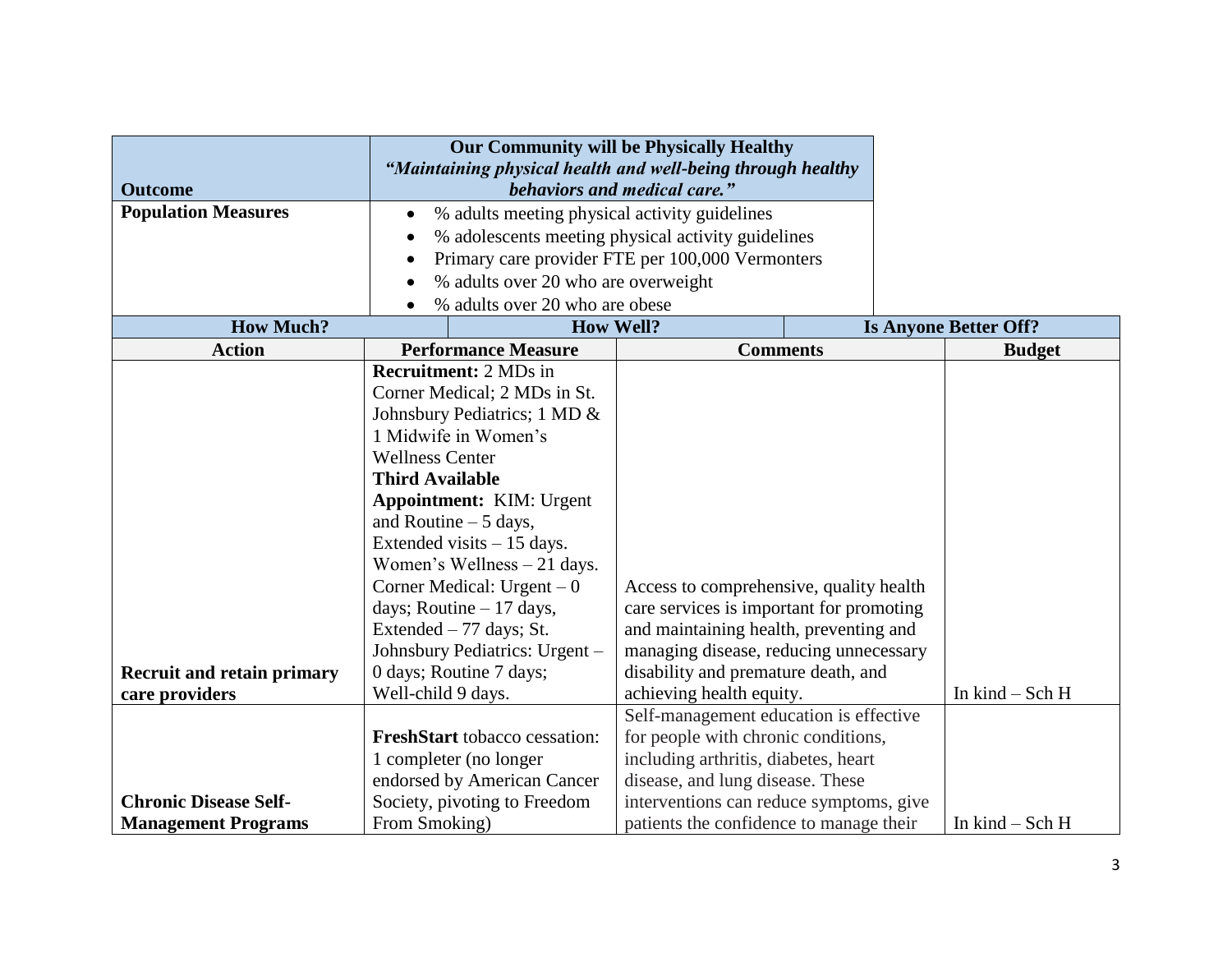|                                | <b>Freedom From Smoking</b>       | condition, and improve their quality of      |                                 |
|--------------------------------|-----------------------------------|----------------------------------------------|---------------------------------|
|                                | tobacco cessation: 1 course       | life.                                        |                                 |
|                                | offered-2 completers              |                                              |                                 |
|                                | <b>Prevent T2/Diabetes</b>        |                                              |                                 |
|                                | <b>Prevention Program: 4</b>      |                                              |                                 |
|                                | courses offered-43 completers     |                                              |                                 |
|                                | <b>WRAP:</b> Cannot be offered in |                                              |                                 |
|                                | virtual format- impeded by        |                                              |                                 |
|                                | <b>COVID</b>                      |                                              |                                 |
|                                | <b>Health Coaching for</b>        |                                              |                                 |
|                                | <b>Hypertension Control</b>       |                                              |                                 |
|                                | (HCHC) pilot: 2 newly             |                                              |                                 |
|                                | trained facilitators, providing   |                                              |                                 |
|                                | expanded capacity to offer        |                                              |                                 |
|                                | <b>HCHC</b> program               |                                              |                                 |
|                                |                                   | NVRH had proposed to start the first in      |                                 |
|                                |                                   | the state Community Paramedic                |                                 |
|                                |                                   | Program. The goals of the program are        |                                 |
|                                |                                   | to improve the quality of life for patients  |                                 |
|                                |                                   | discharged from the hospital and the ED,     |                                 |
| <b>Community Paramedic</b>     |                                   | and make EMS a member of the care            |                                 |
| Program                        | <b>NOT HAPPENING</b>              | transitions team.                            | In $\text{kind} - \text{Sch} H$ |
| <b>Rides to Wellness:</b>      |                                   |                                              |                                 |
| transportation program to      |                                   | <b>Community Connections screens clients</b> |                                 |
| medical appointments and       |                                   | for transportation needs; creates action     |                                 |
| other essential trips e.g.     |                                   | plans with clients to plan for future        |                                 |
| shopping, social service       |                                   | needs; provides short term solutions such    |                                 |
| appointments                   | 19 people served                  | as gas cards or taxi rides.                  | \$1,701.00                      |
|                                | Energize 365 has provided         |                                              |                                 |
|                                | consistent community              | Energize 365 is a community wide             |                                 |
| <b>Energize 365; community</b> | messaging and physical            | campaign to promote physical activity. It    |                                 |
| wide campaign to promote       | activity opportunities,           | is a strategy of the Physically Healthy      |                                 |
| physical activity              | including pop-ups in the park     | CAN of the CAHC.                             | \$5,453.00                      |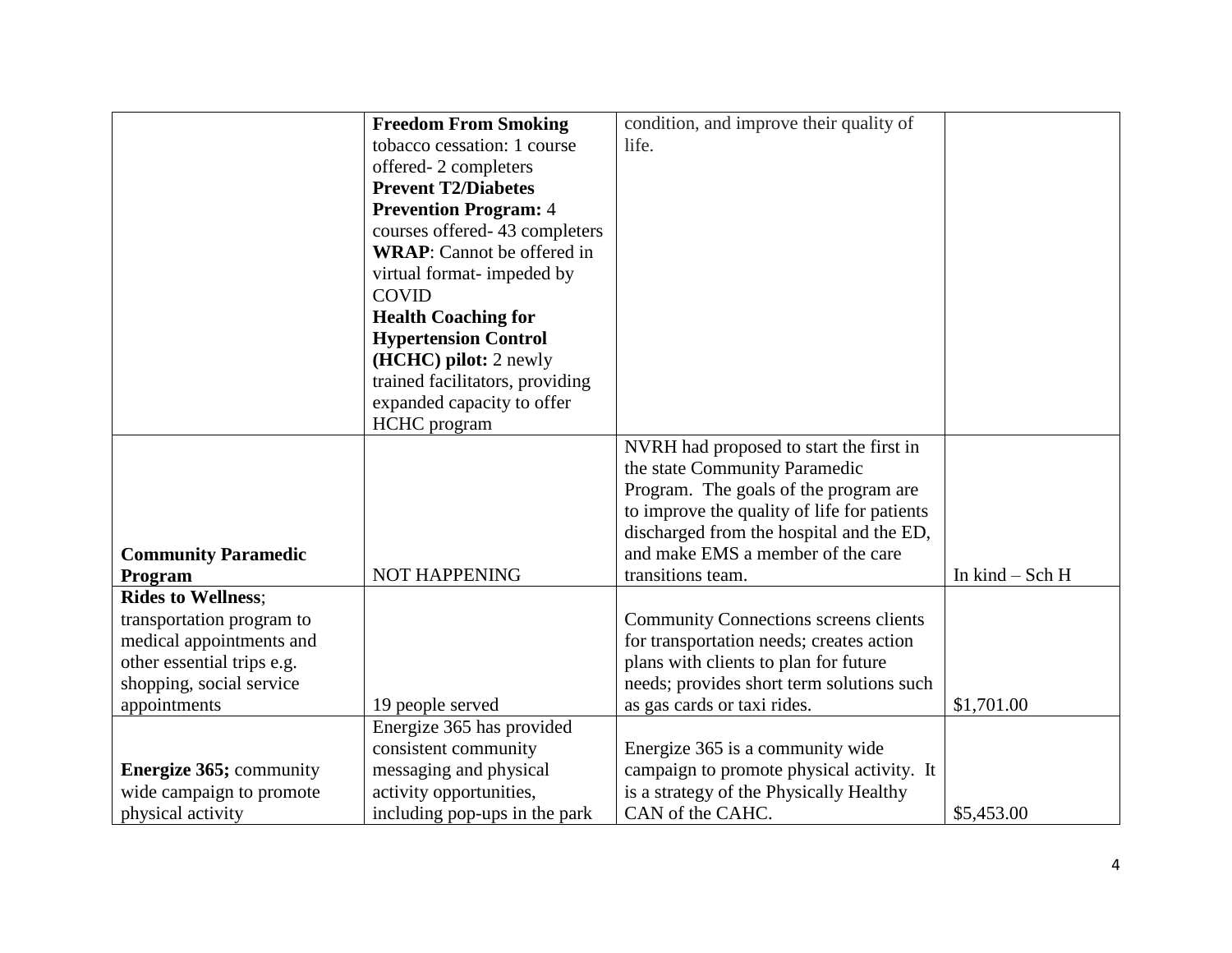|                                 | and other advertising monthly       |                                          |                 |
|---------------------------------|-------------------------------------|------------------------------------------|-----------------|
|                                 | in the local paper during the       |                                          |                 |
|                                 | period. Pop-ups in the Park:        |                                          |                 |
|                                 | 18 classes offered, 85              |                                          |                 |
|                                 | participants, 37 of which were      |                                          |                 |
|                                 | first-time participants. 100%       |                                          |                 |
|                                 | of participants were interested     |                                          |                 |
|                                 | in attending future events          |                                          |                 |
|                                 |                                     | Girls on the Run is a transformational   |                 |
|                                 |                                     | learning program for 8 to 13 year-old    |                 |
|                                 | 3 schools supported: Danville,      | girls. The program teaches life skills   |                 |
|                                 | Miller's Run, and St.               | through dynamic, conversation-based      |                 |
| <b>Girls on the Run</b>         | <b>Johnsbury Programs supported</b> | lessons and running games.               | \$4,000.00      |
|                                 |                                     | NVRH provides bike helmets for kids      |                 |
|                                 |                                     | and adults. Helmets are distributed year |                 |
|                                 |                                     | round through the St. Johnsbury Police   |                 |
|                                 |                                     | Department, at local schools, and at St. |                 |
| <b>Bike Helmets</b>             | 221 individuals served              | <b>Johnsbury Pediatrics</b>              | \$2,629.00      |
|                                 | 1,400 water bottles distributed     | NVRH provides water bottles to the       |                 |
|                                 | to local students and support       | community, including schools as part of  |                 |
|                                 | provided to Caledonia County        | the No Sugar Added Campaign to reduce    |                 |
|                                 | Flood Soccer program to             | consumption of sugary drinks and reduce  |                 |
| No Sugar Added water bottles    | promote No Sugar Added              | obesity.                                 | \$5,121.00      |
|                                 | <b>Self-Management Programs</b>     |                                          |                 |
|                                 | are being offered in the service    |                                          |                 |
|                                 | area, including Diabetes            |                                          |                 |
|                                 | Prevention Program and              |                                          |                 |
|                                 | <b>Chronic Disease Self-</b>        |                                          |                 |
|                                 | Management, in collaboration        |                                          |                 |
|                                 | with Northern Counties Health       | <b>NVRH</b> has 2 Certified Diabetes     |                 |
|                                 | Care. NVRH has 2 CDEs who           | Educators who provide Diabetes Self-     |                 |
| <b>Diabetes Self-Management</b> | service inpatient and outpatient    | Management Education free of charge in   |                 |
| <b>Services Outpatient</b>      | needs.                              | a variety of outpatient settings.        | In Kind - Sch H |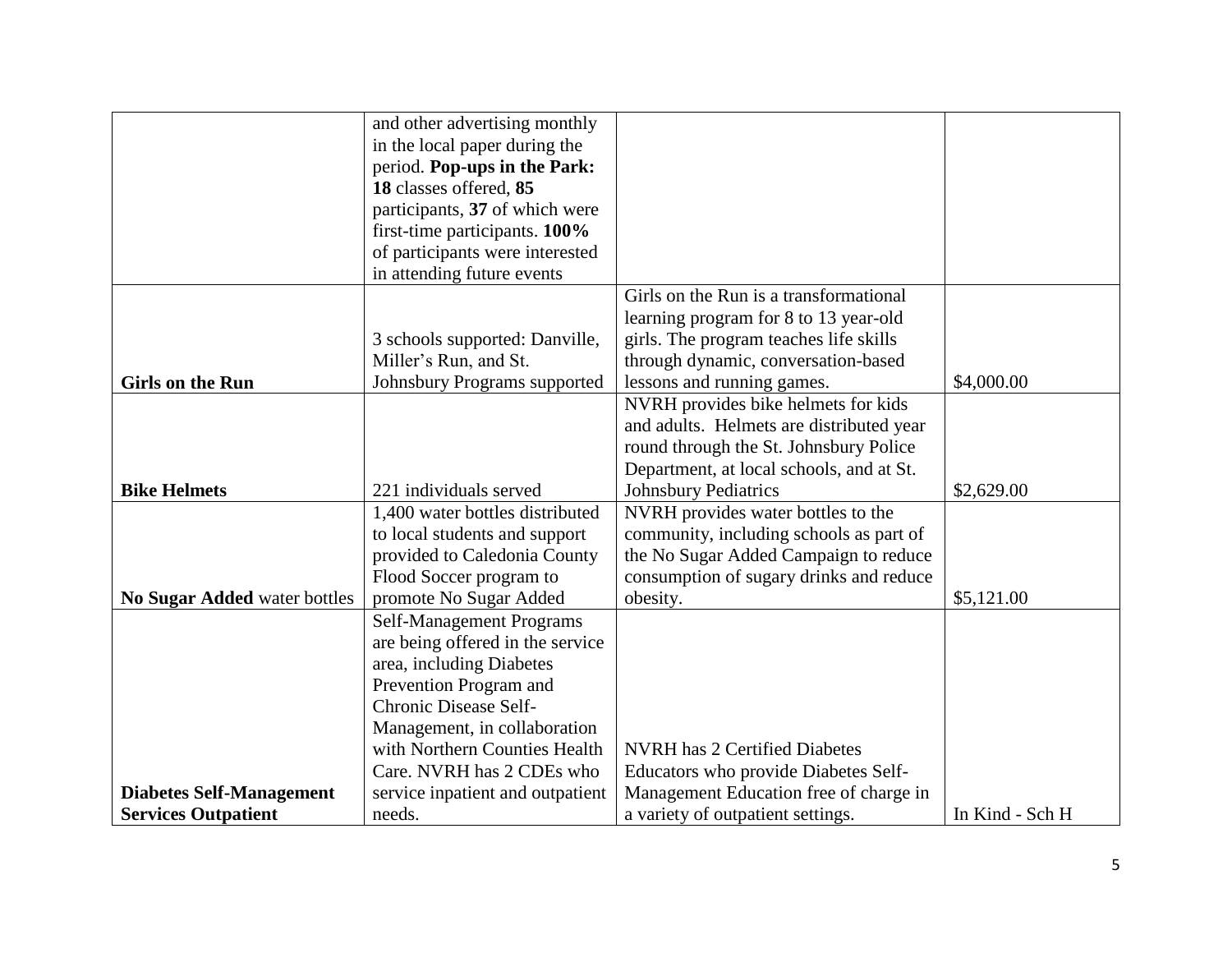Sch H = Internal Revenue Service Form 990, Schedule H for Hospitals is used to report a hospital's community benefit activities. Schedule H defines community benefit as activities or programs that respond to community health needs and that seek to achieve one or more of the following objectives: improving access to health services, enhancing public health, advancing generalizable knowledge and relief of government burden to improve health. TBD = To Be Determined. In recognition that the community health improvement process is fluid.

|                                      | <b>Our Community will be Mentally Healthy</b> |                                                              |                                                          |  |                              |
|--------------------------------------|-----------------------------------------------|--------------------------------------------------------------|----------------------------------------------------------|--|------------------------------|
|                                      |                                               | "Coping well with the normal stresses of life; reaching your |                                                          |  |                              |
| <b>Outcome</b>                       |                                               |                                                              | potential; making a contribution to your community."     |  |                              |
| <b>Population Measures</b>           | $\bullet$                                     | % adults with a depressive disorder                          |                                                          |  |                              |
|                                      | $\bullet$                                     |                                                              | % adolescents (grades $9 - 12$ ) who made a suicide plan |  |                              |
|                                      |                                               | Rate of suicide deaths per 100,000                           |                                                          |  |                              |
|                                      |                                               | % of adolescents who smoke cigarettes                        |                                                          |  |                              |
|                                      |                                               |                                                              | % of adolescents who used marijuana in the last 30 days  |  |                              |
|                                      |                                               |                                                              | % of adolescents who binge drank in the last 30 days     |  |                              |
| <b>How Much?</b>                     |                                               |                                                              | <b>How Well?</b>                                         |  | <b>Is Anyone Better Off?</b> |
| <b>Action</b>                        |                                               | <b>Performance Measure</b>                                   | <b>Comments</b>                                          |  | <b>Annual Budget</b>         |
|                                      |                                               | COVID impacted public                                        | NVRH provides a medication drop box                      |  |                              |
| <b>Medication Disposal Drop</b>      |                                               | access to the permanent                                      | to the public 24/7, however, limited                     |  |                              |
| <b>Box Harm Reduction</b>            |                                               | medication disposal box.                                     | access due to COVID.                                     |  | In kind-Sch H                |
|                                      |                                               |                                                              | NVRH primary care medical homes                          |  |                              |
|                                      |                                               | <b>Behavioral Health Specialist</b>                          | employ behavioral health specialists to                  |  |                              |
| <b>Behavioral Health Specialists</b> |                                               | encounters all medical homes:                                | meet short term counseling and                           |  |                              |
| in primary care                      | 2,422                                         |                                                              | behavioral change support                                |  | In kind-Sch H                |
|                                      |                                               |                                                              | NVRH provides a trainer for this                         |  |                              |
|                                      |                                               | 1 NVRH employee certified to                                 | program designed to give people the                      |  |                              |
|                                      |                                               | teach Youth Mental Health                                    | skills to help someone who is developing                 |  |                              |
|                                      |                                               | First Aid; 1 NVRH employee                                   | a mental health problem or experiencing                  |  |                              |
|                                      |                                               | certified to teach Adult Mental                              | a mental health crisis. The evidence                     |  |                              |
|                                      | Health First Aid.                             |                                                              | behind the program demonstrates that it                  |  |                              |
|                                      |                                               | 1 Youth Mental Health First                                  | does build mental health literacy, helping               |  |                              |
|                                      |                                               | Aid Class offered with 6                                     | the public identify, understand, and                     |  |                              |
| <b>Mental Health First Aid</b>       | participants.                                 |                                                              | respond to signs of mental illness.                      |  | In kind-Sch H                |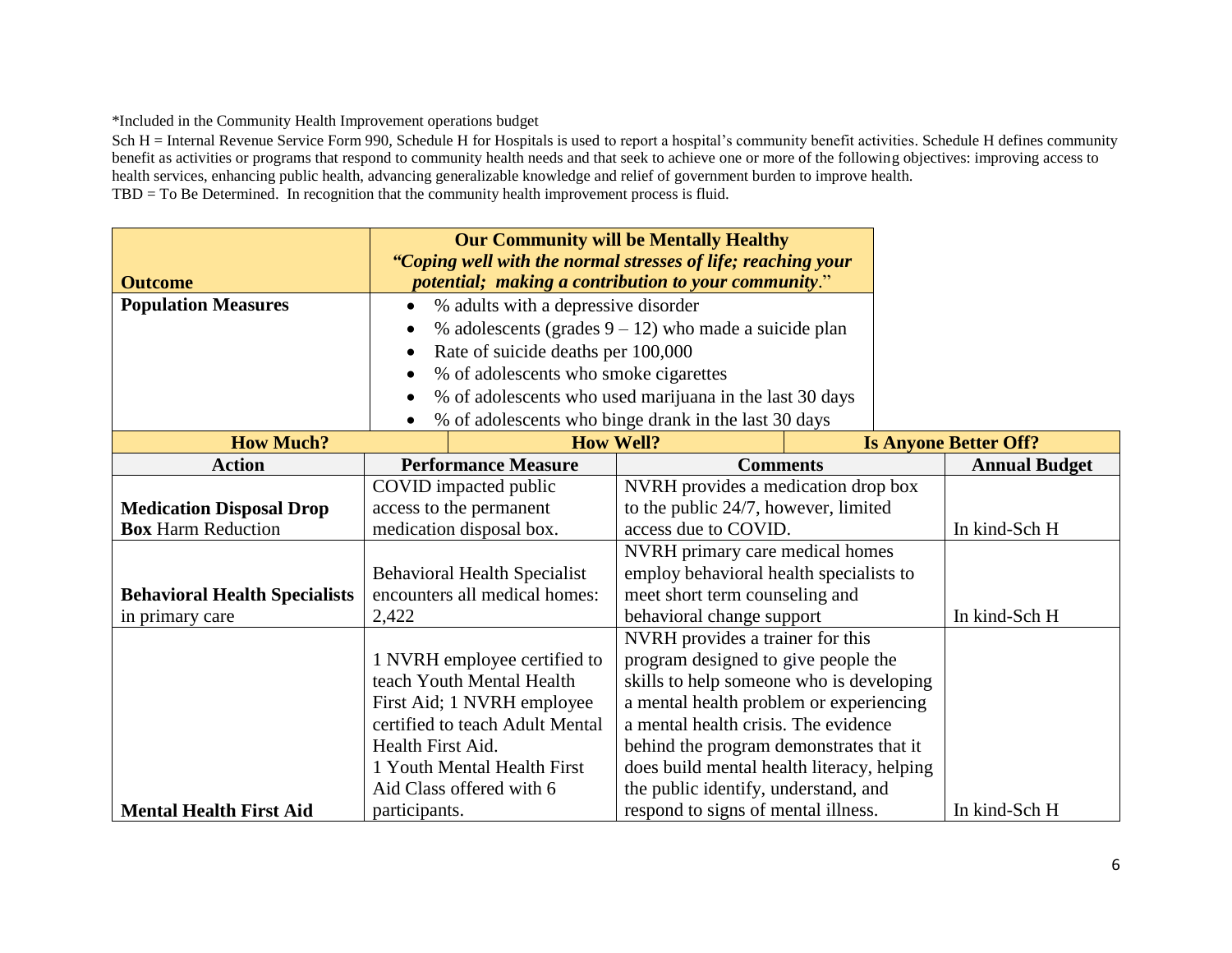|                                    |                                 | The Kingdom Recovery Center resides in        |                                 |
|------------------------------------|---------------------------------|-----------------------------------------------|---------------------------------|
|                                    |                                 | the NVRH owned Dr. Bob's House on             |                                 |
| Dr. Bob's House                    | In-kind rent and utilities      | Summer St. in St. Johnsbury.                  | \$5,500.00                      |
|                                    | NVRH no longer employs a        | NVRH formerly employed a part-time            |                                 |
|                                    | psychiatrist, requiring a pivot | psychiatrist to provide consulting            |                                 |
|                                    | to telehealth access from       | services to area medical providers            |                                 |
|                                    | Alpine TeleHealth, now          |                                               |                                 |
|                                    | offering pediatric and adult    |                                               |                                 |
| <b>Psychiatrist services</b>       | services.                       |                                               | In $\text{kind} - \text{Sch}$ H |
|                                    | Reduced due to COVID; grant     | <b>NVRH</b> employs Community Health          |                                 |
|                                    | funding ended $12/31/19$        | Workers in the Community Connections          |                                 |
|                                    |                                 | program. One CHW embedded within              |                                 |
|                                    | Overall, NVRH CHWs had          | the St. Johnsbury School (pre K-8) to         |                                 |
| <b>Community Health Workers</b>    | $2,005$ visits in FY 21, also   | work as a team with school staff.             |                                 |
| in the St. Johnsbury Schools       | reduced due to COVID.           |                                               | In $\text{kind} - \text{Sch}$ H |
|                                    | Offered a 2-hour law            | <b>NVRH</b> administers the Prevention Center |                                 |
|                                    | enforcement lunch and learn     | for Excellence grant and the Tobacco          |                                 |
|                                    | with 6 participants from 4 law  | Prevention grants for the State of            |                                 |
| <b>Substance Use Disorder</b>      | enforcement agencies and 5      | Vermont in our region. We will                |                                 |
| <b>Prevention:</b> medication lock | community partner agencies      | financially support complimentary and         |                                 |
| boxes; evidenced-based after       | (including NVRH). Positive      | supplemental programing for prevention.       |                                 |
| school program for                 | feedback from participants.     |                                               | \$187.50 (50%)                  |
| Cornerstone School; incentives     | This event was held outside     |                                               | supported in-kind by            |
| for participation e.g. food        | due to COVID.                   |                                               | community partner)              |
|                                    |                                 | Vermont's Hub and Spoke initiative            |                                 |
|                                    |                                 | focuses specifically on enhancing the         |                                 |
|                                    |                                 | provision of Medication Assisted              |                                 |
|                                    |                                 | Therapy (MAT) for individuals with            |                                 |
|                                    | 4 waivered prescribers in       | opioid addiction. MAT, (methadone and         |                                 |
|                                    | NVRH Primary Care, 12           | buprenorphine) in combination with            |                                 |
| <b>Hub and Spoke medication</b>    | unique patients receiving       | counseling, is recognized as the most         |                                 |
| assisted treatment (MAT) for       | MAT, and 14 prescribers         | effective treatment for opioid addiction.     |                                 |
| opioid use disorder                | within the HSA.                 | Primary care offices are considered           | In $\text{kind} - \text{Sch}$ H |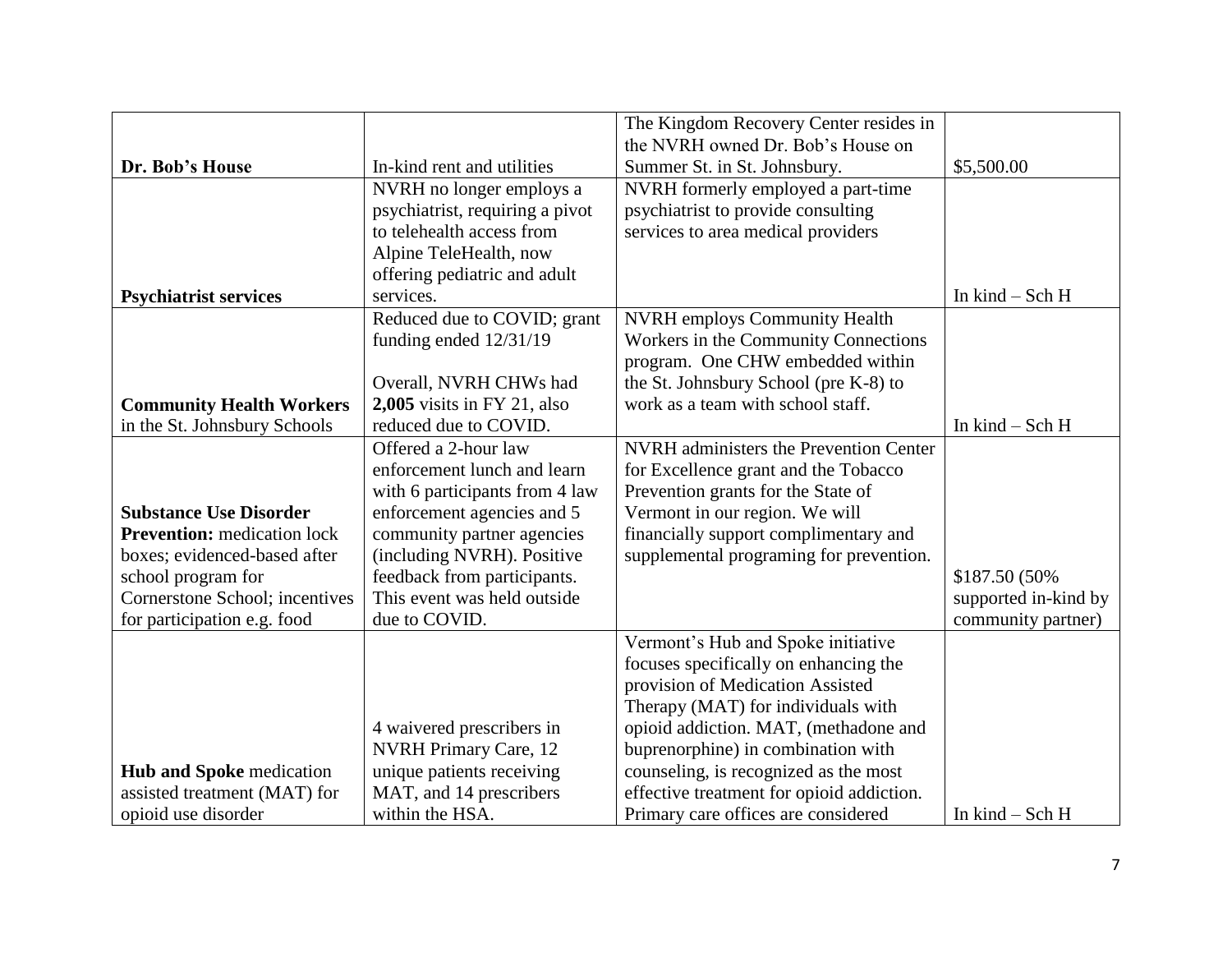|                                   |                           | Spokes because they prescribe             |                   |
|-----------------------------------|---------------------------|-------------------------------------------|-------------------|
|                                   |                           | buprenorphine (Hubs dispense              |                   |
|                                   |                           | methadone). To prescribe buprenorphine,   |                   |
|                                   |                           | physicians must complete a training       |                   |
|                                   |                           | course (eight hours minimum) and obtain   |                   |
|                                   |                           | a waiver from the federal government.     |                   |
|                                   |                           |                                           |                   |
|                                   |                           | Physician assistants (PAs) and nurse      |                   |
|                                   |                           | practitioners (NPs) to undergo 24 hours   |                   |
|                                   |                           | of training and education to become       |                   |
|                                   |                           | waivered.                                 |                   |
|                                   |                           | NVRH will work with community             |                   |
|                                   |                           | partners to respond to the number of high |                   |
|                                   |                           | utilizers in the Emergency Department     |                   |
|                                   |                           | for mental health reasons. This program   |                   |
|                                   |                           | seeks to maintain appropriate level of    |                   |
|                                   |                           | medical screening for medical causes or   |                   |
|                                   |                           | comorbidities to mental health concerns,  |                   |
|                                   |                           | while quickly wrapping mental health      |                   |
|                                   |                           | responses around a patient with mental    |                   |
|                                   |                           | health concerns. An important             |                   |
|                                   |                           | component is follow up care, essential to |                   |
|                                   |                           | reduce readmission to the ED, thereby     |                   |
|                                   |                           | reduce ED utilization costs, and improve  |                   |
| <b>Embedded Mental Health in</b>  |                           | the quality of community-based mental     |                   |
| <b>ED</b>                         | <b>NOT HAPPENING</b>      | health care.                              | In $Kind - Sch H$ |
|                                   |                           | The NVRH Comprehensive Care Clinic        |                   |
|                                   |                           | provides care and treatment for HIV and   |                   |
| <b>Comprehensive Care Clinic;</b> |                           | Hep C; Vermont Cares runs the free        |                   |
| and VT Cares Harm                 | 90 billable encounters in | needle exchange and is provided space     |                   |
| Reduction                         | Comprehensive Care Clinic | rent free.                                | In $Kind - Sch H$ |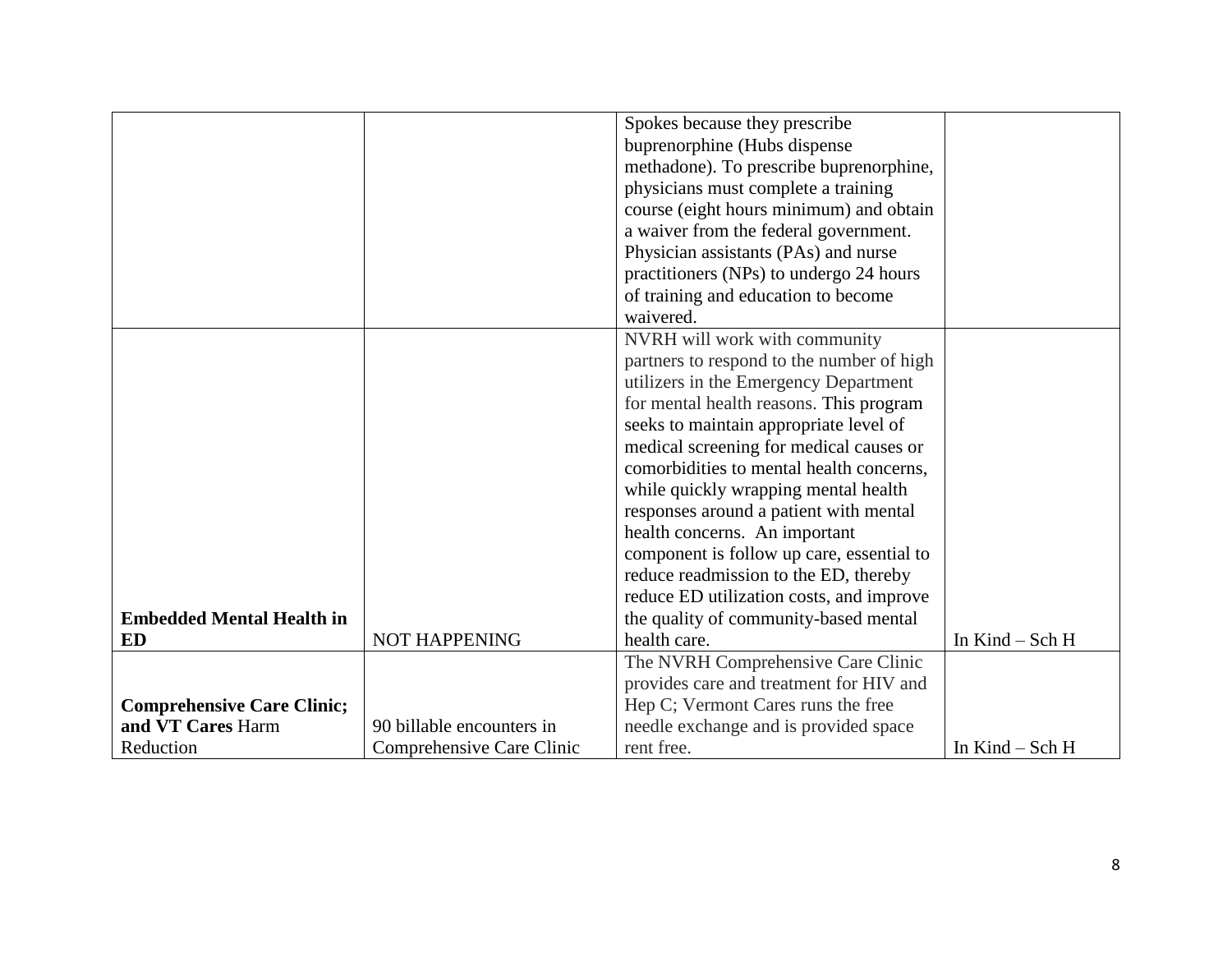|                                   |                            | Modeled on the AnchorED program in<br>R.I., on call recovery coaches will be<br>embedded in the ED to handle brief<br>interventions and referral to treatment for<br>those presenting in the ED with<br>substance use disorders, including |                   |
|-----------------------------------|----------------------------|--------------------------------------------------------------------------------------------------------------------------------------------------------------------------------------------------------------------------------------------|-------------------|
| <b>Recovery Coaches in the ED</b> | 51 people served           | overdoses.                                                                                                                                                                                                                                 | In $Kind - Sch H$ |
|                                   | Engaged with contractor to |                                                                                                                                                                                                                                            |                   |
|                                   | create marketing and       | The Mentally Healthy CAN has                                                                                                                                                                                                               |                   |
| <b>Mentally Healthy CAN</b>       | communication campaign to  | identified suicide prevention, especially                                                                                                                                                                                                  |                   |
| <i>initiatives</i>                | reduce stigma.             | among youth as a priority.                                                                                                                                                                                                                 | \$10,000.00       |

Sch H = Internal Revenue Service Form 990, Schedule H for Hospitals is used to report a hospital's community benefit activities. Schedule H defines community benefit as activities or programs that respond to community health needs and that seek to achieve one or more of the following objectives: improving access to health services, enhancing public health, advancing generalizable knowledge and relief of government burden to improve health. TBD = To Be Determined. In recognition that the community health improvement process is fluid.

| <b>Outcome</b>             |                                   | <b>Our Community will be Well Nourished</b><br>"Eating enough healthy food."                   |                                                        |  |                                 |
|----------------------------|-----------------------------------|------------------------------------------------------------------------------------------------|--------------------------------------------------------|--|---------------------------------|
| <b>Population Measures</b> |                                   | % adolescents (grades $9 - 12$ ) eating 3 or more servings<br>$\bullet$<br>of vegetables daily |                                                        |  |                                 |
|                            |                                   |                                                                                                | % adolescents eating 2 or more servings of fruit daily |  |                                 |
|                            |                                   |                                                                                                | % adults eating 3 or more servings of vegetables daily |  |                                 |
|                            |                                   | % adults earing 2 or more servings of fruit daily                                              |                                                        |  |                                 |
|                            |                                   | % adults with diabetes                                                                         |                                                        |  |                                 |
| <b>How Much?</b>           |                                   |                                                                                                | <b>How Well?</b>                                       |  | <b>Is Anyone Better Off?</b>    |
| <b>Action</b>              |                                   | <b>Performance Measure</b>                                                                     | <b>Comments</b>                                        |  | <b>Budget</b>                   |
|                            |                                   |                                                                                                | Veggie Van Go is a partnership with the                |  |                                 |
|                            | Vermont Foodbank. Once a month, a |                                                                                                |                                                        |  |                                 |
|                            |                                   |                                                                                                | fresh produce market is located at                     |  |                                 |
| Veggie Van Go mobile       |                                   |                                                                                                | NVRH. The program is marketed to                       |  |                                 |
| produce market             |                                   | 3,913 families served                                                                          | people with limited financial resources.               |  | In $\text{kind} - \text{Sch}$ H |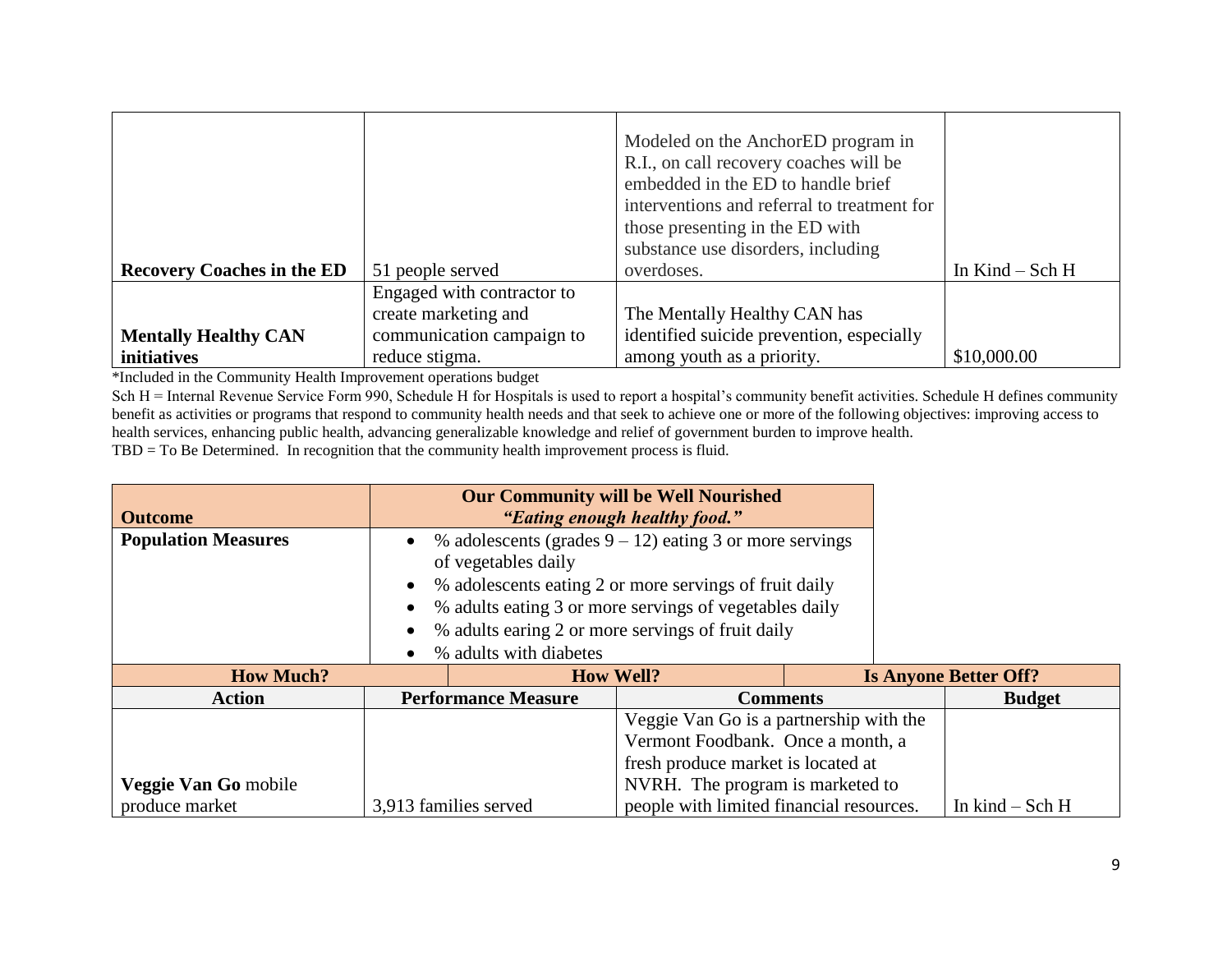|                                     |                                   | NVRH provides the space and volunteers     |                                 |
|-------------------------------------|-----------------------------------|--------------------------------------------|---------------------------------|
|                                     |                                   | to run the market.                         |                                 |
| <b>Health Care Shares CSA for</b>   | 30 families received Health       | Health Care Shares is a partnership with   |                                 |
| food insecure patients              | Care Shares for 12 weeks each     | the Vermont Youth Conservation Corp.       | \$3,860.14                      |
|                                     |                                   | This program is a partnership with the     |                                 |
|                                     |                                   | Vermont Department of Education and        |                                 |
|                                     |                                   | Hunger Free Vermont. Summer meals          |                                 |
|                                     |                                   | are served at no-cost in the NVRH          |                                 |
| <b>Summer Food Service</b>          |                                   | cafeteria. NVRH also provides box          |                                 |
| <b>Program</b> for adolescents and  | On hold – COVID, will             | lunches at several program sites in the    |                                 |
| children                            | resume in FY 22                   | NEK.                                       | In $Kind - Sch H$               |
|                                     | 28 garden spots provided to       | NVRH provides free garden space to         |                                 |
| <b>Community Gardens</b>            | local residents                   | community members.                         | In $\text{kind} - \text{Sch}$ H |
|                                     | <b>St. Johnsbury Pediatrics:</b>  |                                            |                                 |
|                                     | 3,490 screened, 230 positive      |                                            |                                 |
|                                     | <b>Corner Medical:</b>            | The Institute of Medicine (IOM) and the    |                                 |
|                                     | 2,837 screened, 200 positive      | Center for Medicare and Medicaid           |                                 |
|                                     | <b>Kingdom Internal Medicine:</b> | Services (CMS) recommend all               |                                 |
| <b>Hunger Vital Sign; screening</b> | 1,242 screened, 75 positive       | healthcare systems include screening for   |                                 |
| for food insecurity in primary      | <b>Women's Wellness:</b>          | financial security in a screening tool for |                                 |
| care                                | 252 screened, 20 positive         | social determinants of health.             | In $\text{kind} - \text{Sch} H$ |
|                                     |                                   | The Well Nourished CAN is developing       |                                 |
|                                     | 3 books provided; distribution    | small scale place-based strategies to      |                                 |
| <b>Well Nourished CAN</b>           | of local food access guide        | increase consumption of healthy food.      | \$76.00                         |

Sch H = Internal Revenue Service Form 990, Schedule H for Hospitals is used to report a hospital's community benefit activities. Schedule H defines community benefit as activities or programs that respond to community health needs and that seek to achieve one or more of the following objectives: improving access to health services, enhancing public health, advancing generalizable knowledge and relief of government burden to improve health.

TBD = To Be Determined. In recognition that the community health improvement process is fluid.